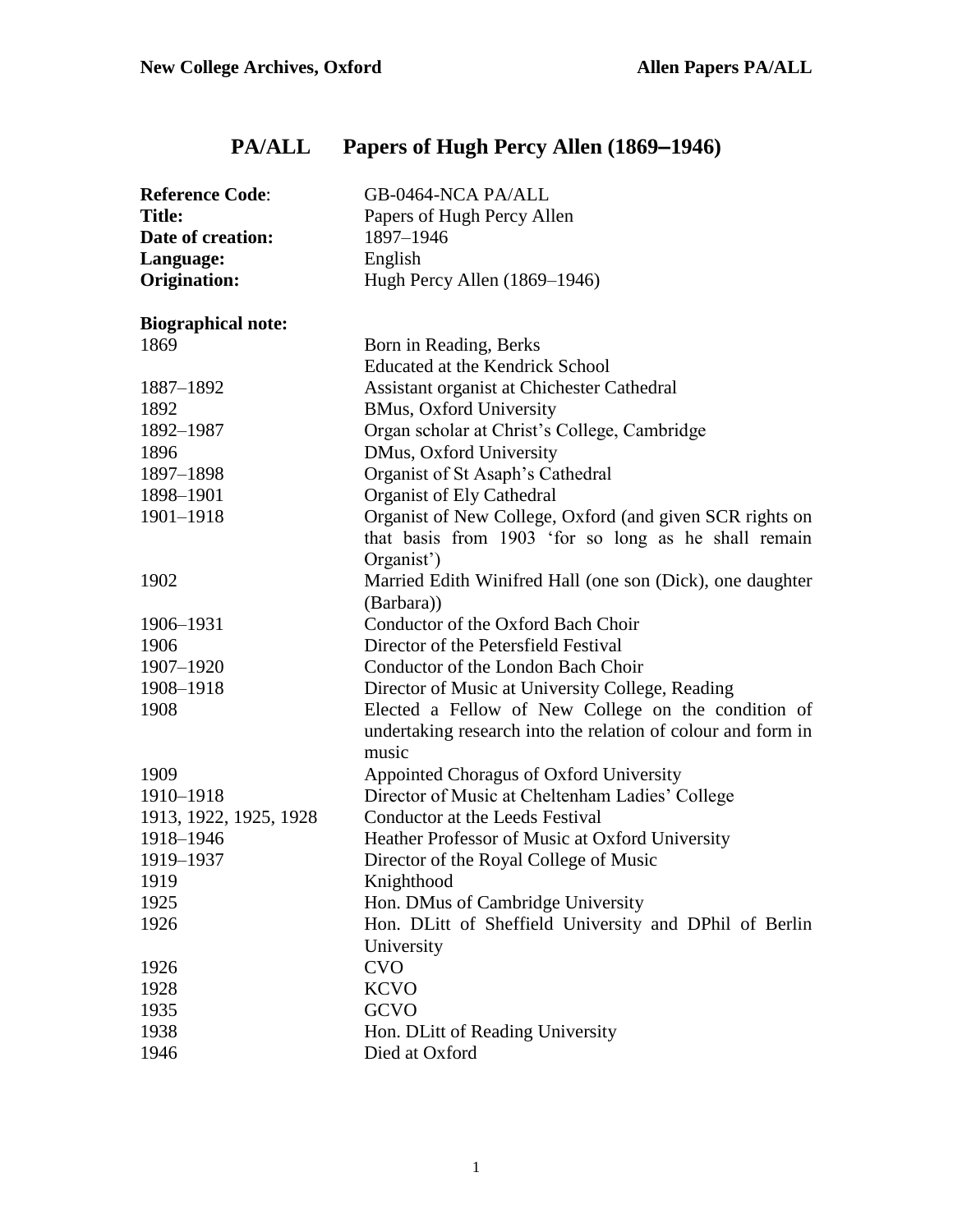#### **Contents:**

Correspondence, lectures, addresses and some research notes of Hugh Percy Allen, mainly from his posts at the Royal College of Music and as a fellow at New College.

#### **Biographies:**

Cyril Bailey, *Hugh Percy Allen* (OUP 1948). W.K. Stanton, article in the *Oxford Dictionary of National Biography* (2004). H.C. Colles & Malcolm Turner, entry in *New Grove Dictionary of Music and Musicians*. News cuttings concerning Allen, an obituary from the *Times* (21 February 1946) and various appreciations of his life, are pasted inside the front cover of New College library's ex-Cecilia Howell copy of Reginald Lane Poole, *Johann Sebastian Bach* (London, 1882).

#### **Portraits:**

Portrait by L. Campbell Taylor 1937: at the Royal College of Music. Pencil drawing by John Singer Sargent 1925: at New College.

#### **Acquisition of papers:**

Probably found in his rooms at New College after his death, and so acquired by New College at some point before 1996, when they were transferred from the library to the archives. The only subsequent addition has been the letters to the Mayor of Colchester, 1928 and n.d. [see below, PA/ALL 1/12/1], which were purchased by New College in 2002.

#### **Conditions of access:**

Open for consultation.

## **Copyright and copying:**

Permission to make any published use of material from the collection must be sought in advance from the Librarian, New College Oxford (e-mail archives@new.ox.ac.uk) and, where appropriate, from the copyright owner. The Library will assist where possible with identifying copyright owners, but responsibility for ensuring copyright clearance rests with the user of the material.

#### **Appraisal:**

The original integrity of the collection has been maintained.

#### **Accruals:**

None anticipated.

#### **Processing:**

A full revision of Caroline Dalton's initial catalogue was completed by Jennifer Thorp (Archivist) in 2007. This involved extensive re-sorting of the papers (most of which bore little resemblance to their bundle labels) and more detailed listing.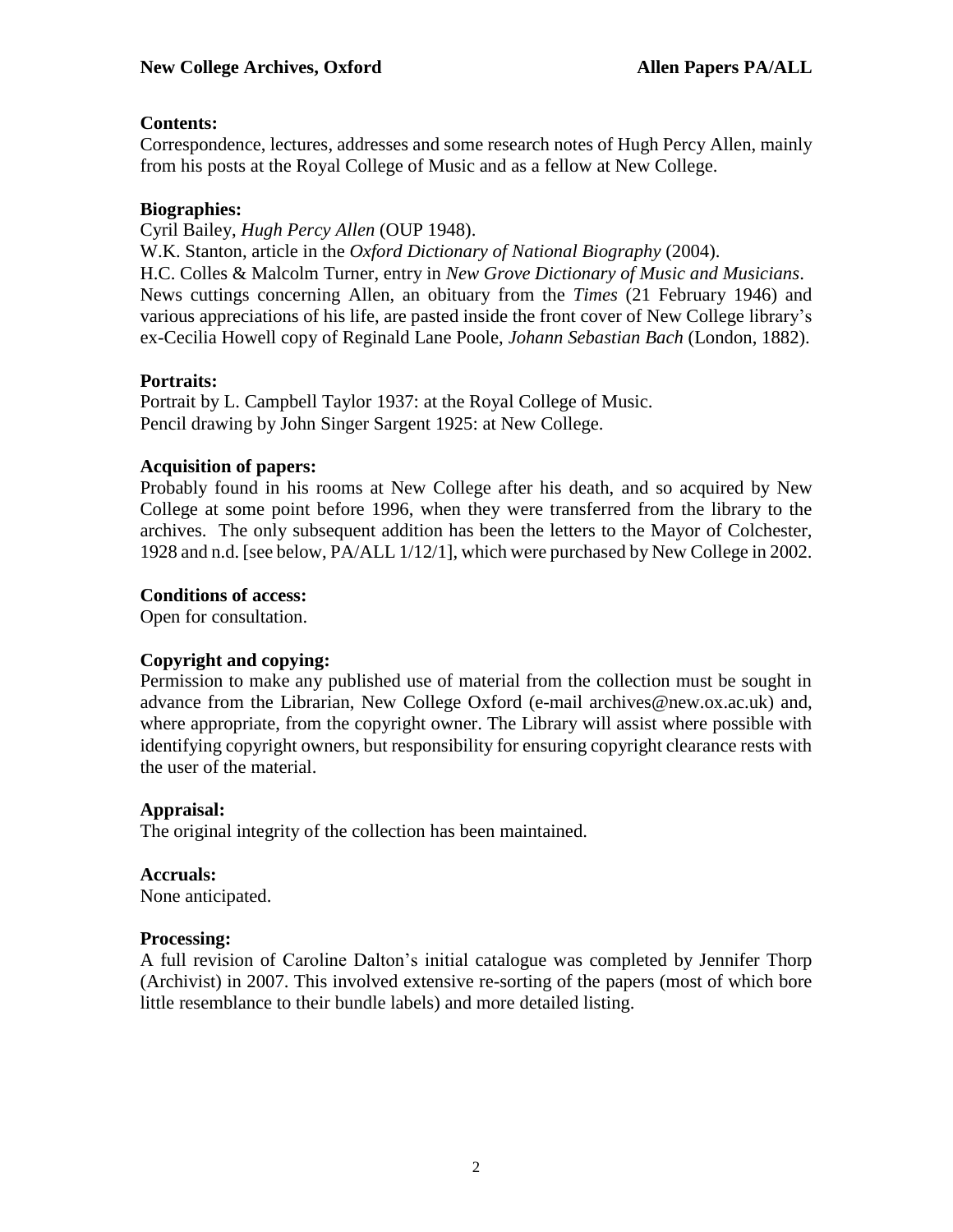#### **Arrangement:**

Apart from a (very) few original bundles, most of the papers were in considerable confusion and it was also apparent that Allen (a) did not always date his notes and lectures, and (b) re-used material for subsequent lectures and addresses. In many instances there are several drafts of the same lecture or address, all differing slightly and without much indication of which was the final version or whether they represent versions given on different occasions. The catalogue therefore groups these papers (sections  $5 \& 6$ ) according to subject since no clear chronological progression of Allen's output can be established from them, nor is it certain in which capacity (as Heather Professor of Music at Oxford or as Director of the Royal College of Music in London) he was giving papers and addresses between 1918 and 1937. Similarly, the Cramb Lectures of 1939 (section 7), although given as Heather Professor of Music, draw on a lifetime of research and teaching both at Oxford and in London.

#### **Outline catalogue:**

| General letters 1897-1946                                  | p.4  |
|------------------------------------------------------------|------|
| Allen's research at New College into Colour in music       | p.14 |
| Allen as Heather Professor of Music at Oxford, 1918–1946   | p.15 |
| Allen as Director of the Royal College of Music, 1918–1937 | p.15 |
| Unassigned addresses or lectures, 1913–1938 & undated      | p.16 |
| Research or teaching notes, mostly undated                 | p.17 |
| Cramb lectures on J.S. Bach, Glasgow 1939                  | p.18 |
| Other lectures and broadcasts                              | p.19 |
|                                                            |      |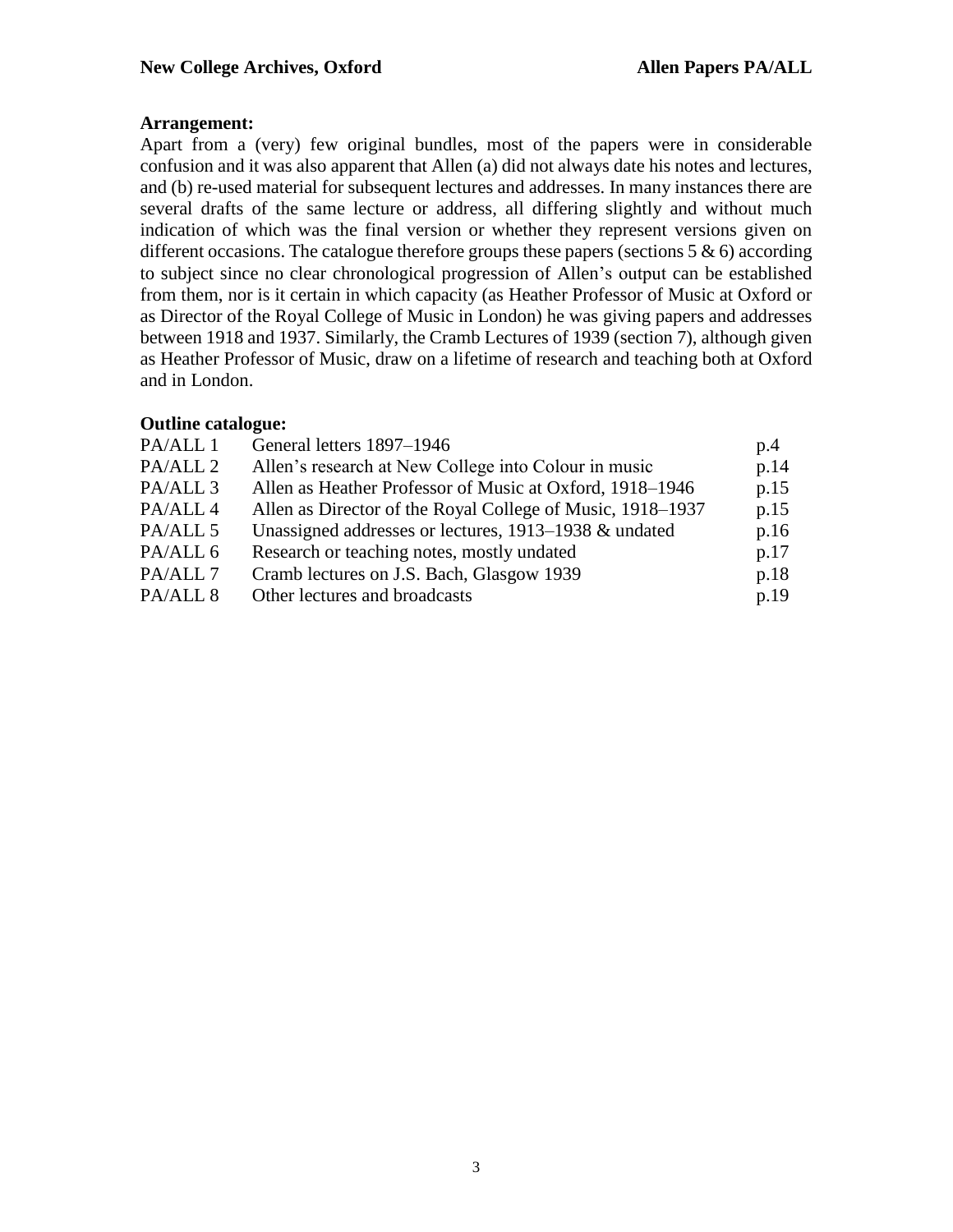## **PA/ALL 1 General correspondence**

(arranged in annual bundles, and a few original subject bundles. Unless otherwise specified, all are letters to Allen):

### **1/1 1897**

1/1/1 Letter from Sedley Taylor, Treasurer of Trinity College Cambridge, 28 July 1897: lists names of members of C.U. Music Club who contributed towards the gifts of music by Bach and Brahms to Allen (62 names).

#### **1/2 1901**

1/2/1 Two letters to Mr [Robert] Bridges from J.F.R. Stainer in London, 16 April 1901, and from Charles L. Stainer in Oxford [1901]: thanking him for letters of sympathy following the death of their father, Sir John Stainer, in April.

#### **1/3 1916**

- 1/3/1 Letter from Charles Villiers Stanford, London, 27 September 1916: has received the Bach Choir announcement but fears he will not receive the words for choral settings from H. Newbolt in time to get the music engraved and rehearsals completed.
- 1/3/2 Letter from Charles Villiers Stanford, London, n.d. [but late 1916]: still no words for the songs, so has suggested that the Albert Hall concert replaces *Songs of the Fleet* with his *Songs of the Sea*.

#### **1/4 1917**

- 1/4/1 Typed letter from Herbert E. Ryle, Westminster, 31 March 1917: thanks Allen for his Bach Choir concert the previous evening, and particularly enjoyed the new tune for *For all the Saints*.
- 1/4/2 Letter from Charles Villiers Stanford, London, 29 June 1917: asking whether one of Allen's Bach Choir concerts could accommodate his 30-minute piano concerto of 1911 (never played in the UK, but played in the USA since 1915) with the comment 'let it not be boycotted in its own country'. Would like it to be performed at Bournemouth, with Moiscivitch.
- 1/4/3 Letter from Charles Villiers Stanford, London, 9 July 1917: requesting Allen's help with a concert of his music at Queen's Hall and the Royal College of Music.
- 1/4/4 Letter from Prof Granville Bantock, Birmingham University, 5 December 1917: looking forward to meeting Allen and discussing the Music Prize scheme; thanks Allen for taking an interest in Mr Mountford's work.

#### **1/5 1918**

1/5/1 Letter from Charles Lloyd [music master at Eton], Slough, 11 February 1918: does not think he ever taught Ellis the organ but will check at Eton; Parratt's 77<sup>th</sup> birthday the previous day.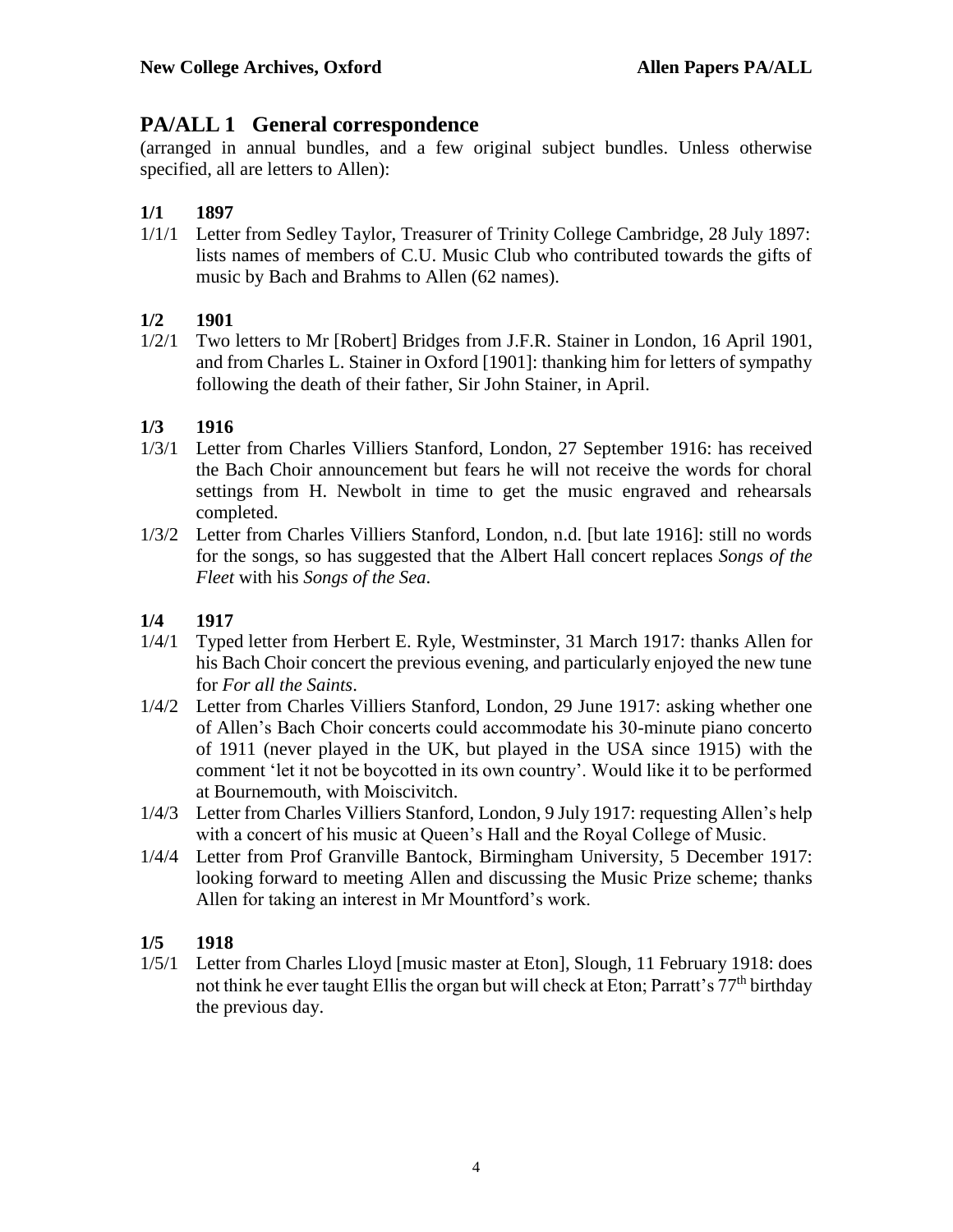- 1/5/2 Letter from C. Hubert Parry at Royal College of Music, 4 June 1918: discusses the previous evening's concert which included Kelly's *Duo for two Pianofortes*; is sending Allen a copy of the eight-part Motet.
- 1/5/3 Letter from C. Hubert Parry at Royal College of Music, 9 June 1918: is sending two parcels containing 'full score and pianoforte score' [*Jerusalem*?].
- 1/5/4 Letter from C. Hubert Parry at Royal College of Music, 11 June 1918: congratulates the Oxford Bach Choir on its performance of a 'seven part piece' [not identified]; hopes the band parts of *Jerusalem* have arrived.
- 1/5/5 Receipt from Oxford University Chest to Allen, 13 June 1918: for £15 voluntary contribution accepted under Decree 8 of March 1916.
- 1/5/6 Letter from Rev. Thomas B. Strong, Dean of Christ Church, 17 June 1918: returns the Stanford score; enjoyed the concert (noting that it included *Finlandia,* music by Stanford, and the Cesar Franck Symphony the overlong first movement of which bored the wounded servicemen sitting in front of him); wishes to discuss the situation of Walton and his BMus studies.
- 1/5/7 Letter from Sir Hubert Parry at the RCM, 20 June 1918: discusses the scoring of a piece of his music; thanks Allen for agreeing to take over the Choir training [at RCM] and insists on paying him for it.
- 1/5/8 Letter from Sir Hubert Parry at the RCM, 25 June 1918: thanks Allen for taking a class the following Saturday.
- 1/5/9 Army Recruitment Medical Certificate for Allen, 5 July 1918.
- 1/5/10 Letter from A.R. Shipley of Christ's College Cambridge, 12 July 1918: requesting payment of college arrears since October 1910 and urging Allen to stay on the college books 'for the College is proud of you'.
- 1/5/11 Letter from Admiral W. Fisher at The Admiralty to Allen at the Hydrophone School Crystal Palace, 12 September 1918: is arranging for Allen to go to the Hydrophone School at Portland and HMS Onyx at Torquay, to listen to a submarine on a hydrophone.
- 1/5/12 Letter from Emily Daymond at Rustington nr Worthing [nursing Dr Parry], 15 September 1918: Dr Parry's gastric influenza attack makes it impossible for him to go to London the following week.
- 1/5/13 Letter from Emily Daymond at Rustington, 22 September 1918: Dr Parry still very ill [died on 7 October] but she must return to college the next day.
- 1/5/18 Typed Resolution of Council of the Royal College of Music [undated but October 1918], appreciating the 'inestimable services' rendered by Sir Hubert Parry, and offering condolences to his widow and family.
- 1/5/19 Draft letter 1 November 1918 from Allen at New College to Dr Muir-Mackenzie of RCM, in response to the RCM's invitation to stand as possible successor to Sir Hubert Parry as the Director of the RCM: outlines Allen's views on the strengths and weaknesses of the RCM, and in particular with regard to the new International Conservatoire of Music in the Cromwell Road which is attracting

the best young teachers and may be approaching Ralph Vaughan Williams to be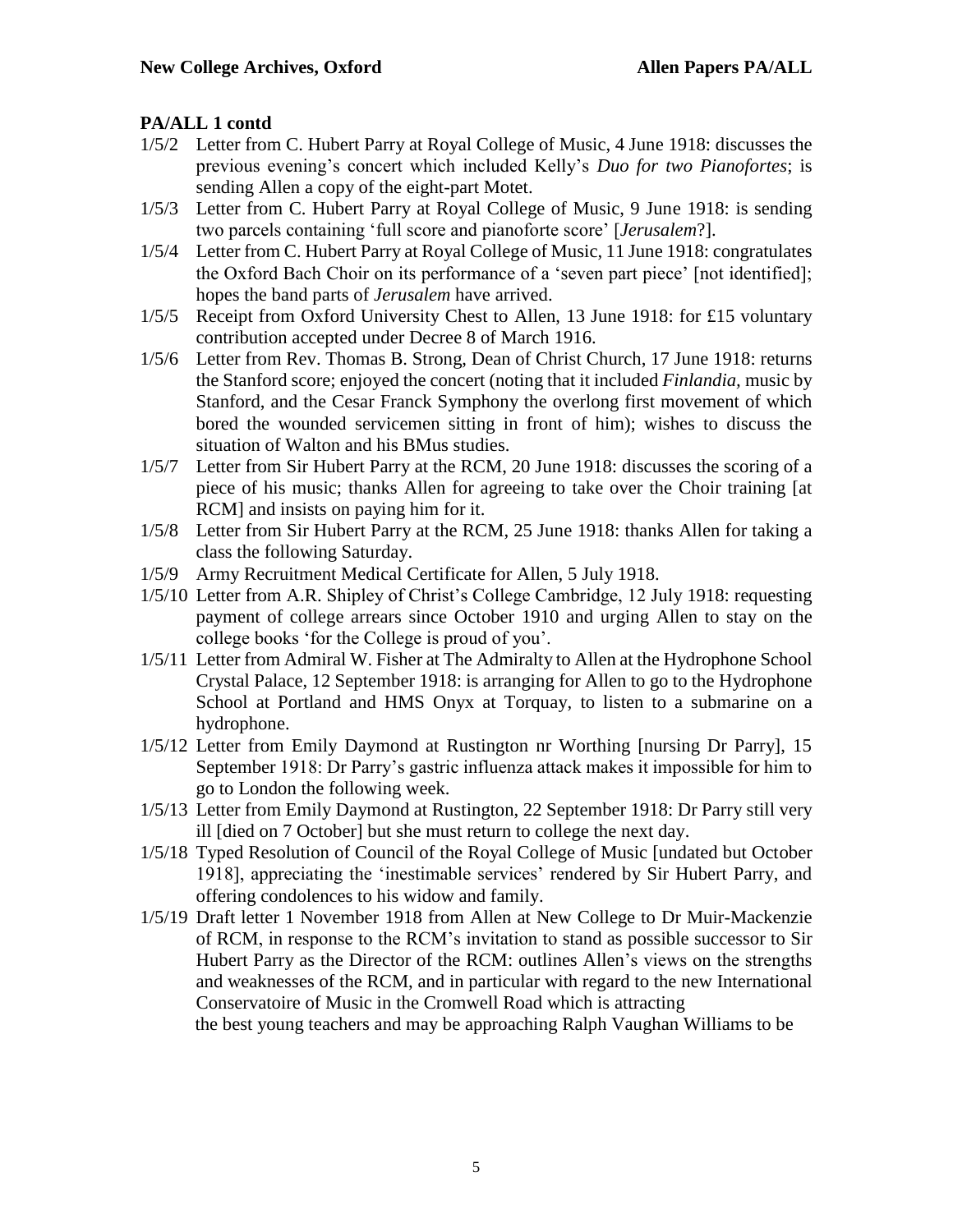its Director, whereas the RCM needs 'more new blood'; also discusses the strengths and weaknesses of the RCM's two most long-serving teachers, Sir Walter Parratt (now aged 78) and Charles Stanford (now 71).

- 1/5/20 Note by Allen (undated) accepting the Directorship of the RCM.
- 1/5/21 Letter from Warden William Spooner of New College, 8 December 1918 and marked 'Private': requests tickets for the Carol service, asks that if Allen is going to 'give up his new house' (unlikely) that de Zulueta [New College fellow back from war service] would be grateful to have first refusal on it; reminds Allen to 'bear in mind, as a duty, the preparation and if possible the publication of a definite thesis, in some form or other, of the results of your work on Musical Colour', as it was a condition [of his fellowship], the preliminary sketch had been so interesting, and the cessation of war makes it timely to pick up the work again. [For Allen's work on Musical Colour, see below, 2/1–2].

#### **1/6 1918 July [orig. bundle] Letters of congratulation to Allen on his appointment as Heather Professor of Music at Oxford**, from colleagues, friends, former students & choristers:

- 1/6/1 Letter from A.H. Fox-Strangways, London, 1 July 1918: also asks Allen's opinion on a lecture on barrel organs they had attended at Barnett House, and if Allen could provide him with some rough notes on 'the needs of popular music education'.
- 1/6/2 Letter from Prof. Percy Buck [RCM and Trinity College Dublin] at Harrow, 3 July 1918: requesting information on the appointment, for an article for *Musical News*.
- 1/6/3 Note from William H. Harris, London, 6 July 1918: '3,000,000,000,000 cheers!!! I am delighted...'
- 1/6/4 Letter from D.R. Pye at Aeroplane Experimental Station, Martlesham, 6 July 1918: also sends greetings to 'such of the Common Room as is still to be found' [he matriculated at New College 1910].
- 1/6/5 Letter from Pleasance Walker at Hôpital temporaire 66, Bourbourg Nord, 7 July 1918: also own news, that she receives from her mother programmes of Allen's Oxford concerts, that the Germans are advancing on Bourbourg and she will be evacuated 'any day now'; asks after Allen's yacht at Bosham, Mrs Allen and daughter Barbara.
- 1/6/6 Postcard from C.F. Jenkin, London, 7 July 1918.
- 1/6/7 Letter from Ethel Stevens, Reading, 7 July 1918.
- 1/6/8 Letter from Dorothy [L. Sayers], London, 7 July 1918: also recalls stuffiness of the Music Room and Allen's refusal to open any windows; asks if the RNVR has accepted him for war service; has joined a college land party with her friend Tosy Pybus [H.J. Pybus, Somerville student who had just gained a 1st in 1918]; sends regards to her namesake pig.
- 1/6/9 Letter from A. Cowley at 94 St Aldate's Oxford, 8 July 1918: also refers to Allen's scheme for a departmental music library.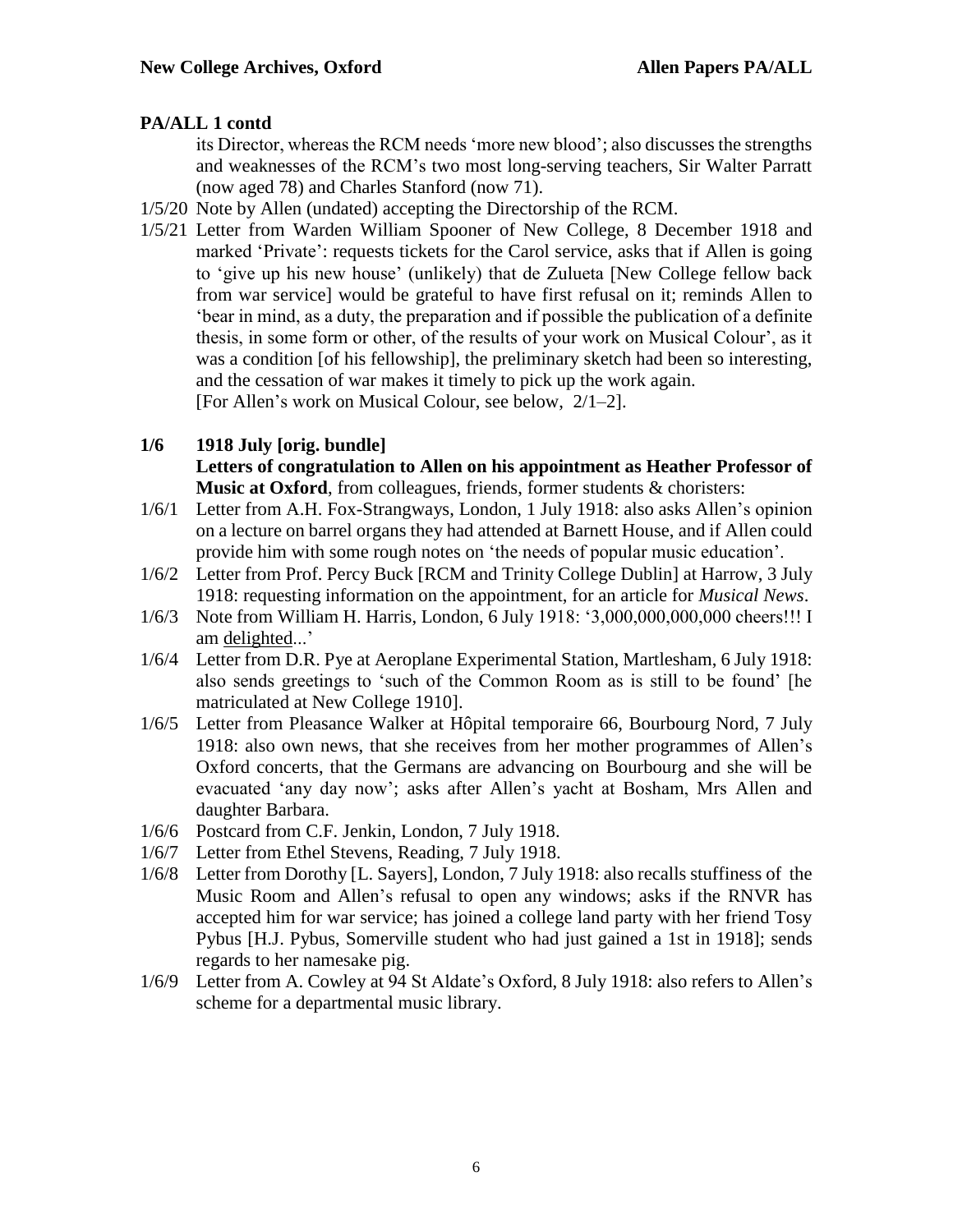- 1/6/10 Letter from Julian Huxley at British Mission Intelligence GHQ Italy, 8 July: also on social life ('I bathed in company with George Trevelyan, Geoffrey Young (who takes off his wooden leg and dives in from eight or nine feet up and swims across the lake) last night'). [Huxley matriculated New College 1906].
- 1/6/11 Letter from George R. Woodward, London, 8 July 1918.
- 1/6/12 Letter from Frederick Leeds (member of the Psalter Committee), London, 8 July 1918.
- 1/6/13 Letter from T[homas] Wood at Tonbridge School, 8 July 1918: also own news, is attending Royal College of Music once a week, hopes to finish the songs [unidentified] for Allen soon.

[For Thomas Wood *see also* below, 1/24/1 and 1/28].

- 1/6/14 Letter from Harvey Clifton [who had worked with Allen during and after the English Church Pageant], London, 8 July 1918.
- 1/6/15 Letter from Dr Lewis Farnell, Rector of Exeter College Oxford, 9 July 1918.
- 1/6/16 Letter from Mrs S. Farnell [wife of Dr Lewis Farnell] at Exeter College Oxford, 9 July 1918.
- 1/6/17 Letter from Frances Deeley at St Asaph, 9 July 1918.
- 1/6/18 Letter from C. Ritsen ? [signature almost illegible] at Dublin, 9 July 1918: also comments on own situation and his wish to return to England, given the resentment he senses to an English Protestant being employed in Dublin.
- 1/6/19 Postcard from Canon E.H. Fellowes at [St George's Chapel] Windsor, 9 July 1918.
- 1/6/20 Letter from Edgar S.A. Herbert at Exeter Cathedral (on behalf of the choristers), 10 July 1918.
- 1/6/21 Letter from Canon C.F. Roberts at Abergele N. Wales, 10 July 1918: also with news of local people whom Allen knew.
- 1/6/22 Letter from Alfred Edwards, Bishop of St Asaph, 11 July 1918: 'this one city is downright proud of itself as it basks in your sunshine'.
- 1/6/23 Letter from Sir Charles Hubert Parry at the Royal College of Music (on behalf of the Executive Committee of the RCM), 12 July 1918.
- 1/6/24 Letter from R.R. Terry, London, 12 July 1918: 'we can now look to an Oxford degree as a thing for the musician rather than the merchant in notes'.
- 1/6/25 Postcard from the Rev H.A. & Mrs Swann at Wendworth, Ely, 12 July 1918.
- 1/6/26 Letter from B. Harwood at Almondsbury nr Bristol, 13 July 1918.
- 1/6/27 Letter from Steuart Wilson [ex-singer] at General Staff Intelligence HQ, 22 July 1918: also own news, 'Ralph V[aughan] W[illiams] is out here but I've not seen him in the flesh... we get occasional chamber music here with people from the French Mission and A.M. Hind... I'm trying to arrange a series of concerts of English [music]'.
- 1/6/28 Letter from Henry J. Wood at Chorleywood Common, Herts, 24 July 1918.
- 1/6/29 Letter from Maurice H. FitzGerald at Bradford upon Avon, 25 July 1918.
- 1/6/30 Letter from Rayward Kimbell at Plymouth RNVR, 25 July 1918: also his Glee Club flourishes. [R.R. Kimbell, non-collegiate student attached to New College].
- 1/6/31 Letter from L. Rogers, Leeds, undated.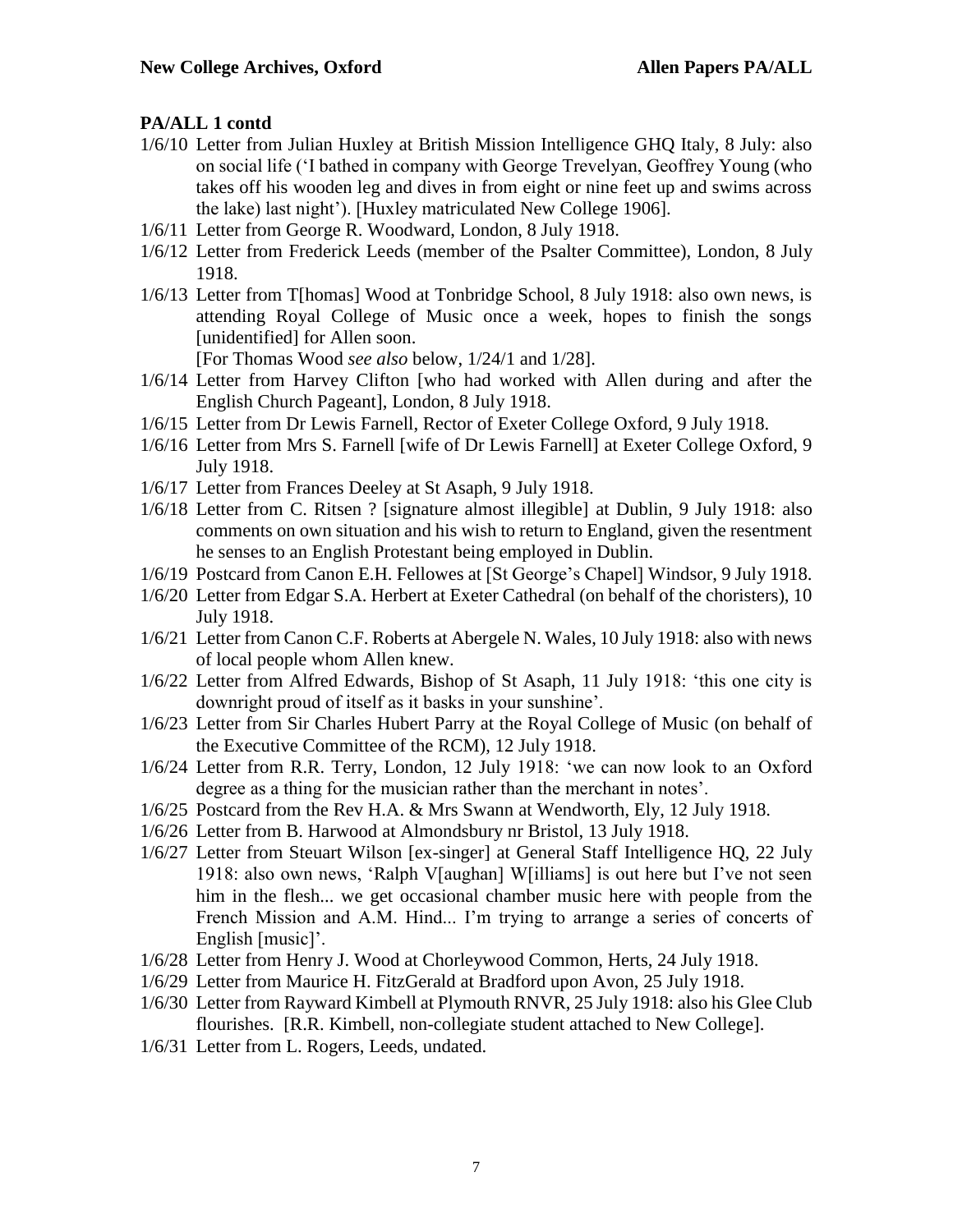## **1/7 1919**

1/7/1 Letter from Sir Charles Villiers Stanford at Llandrindod, 31 July 1919: encloses a news cutting titled 'Girton's Jubilee' which includes a photograph of Sedley Taylor [one of Girton College Cambridge's founders, and a good friend of both Allen and C.V. Stanford] with a young lady at the Jubilee celebrations. The letter refers to it as 'a Christmas card (the best I ever saw) to hang up in your bunk at sea. I asked him [Sedley Taylor] who the lady was, but he is dark and mysterious about it'. Also notes that he has finished a piece of music 'and added to it the Hymn at the end of *Akbar's Dream*', and will copy the parts himself and so save money and wrong notes.

[See also J.F. Porte, *Sir Charles Stanford: a catalogue of works* (1921)] [For Dr Sedley Taylor (died 1920) see also below, 1/19/1]

## **1/8 1922**

1/8/1 News cutting (*Yorkshire Weekly Post* 7 October 1922) of a cartoon depicting performers, patrons and organisers of the York Musical Festival concerts, including Allen as conductor.

## **1923**

See under **1929** (Stanford letters and score).

## **1/9 1924**

1/9/1 Typed speech [probably drafted by Allen] by Sir Ernest Palmer to the Council of the RCM, concerning the Patron's Fund (estd 1903) and Allen's work for it since 1918.

## **1/10 1926**

1/10/1 Letter from Norman McLean at Christ's College Cambridge, 23 February 1926: congratulating Allen on his election to an honorary fellowship at Christ's.

## **1/11 1927**

- 1/11/1 News cutting (*Palestine Bulletin* 7 April 1927) referring to Allen's forthcoming visit to Vienna as one of the British representatives at the Beethoven celebrations, and thereafter to Jerusalem to visit his son.
- 1/11/2 Typed carbon copy of an address [on Allen's behalf, by the Ambassador?] to the Austrian Government, explaining that Allen was unable to be present as he had been delayed by a commitment to conduct a Beethoven concert in England.

## **1/12 1928**

1/12/1 Two letters, from Allen at RCM to the Mayor of Colchester, 23 May 1928 and undated, accepting an invitation to attend the Colchester Oyster Feast.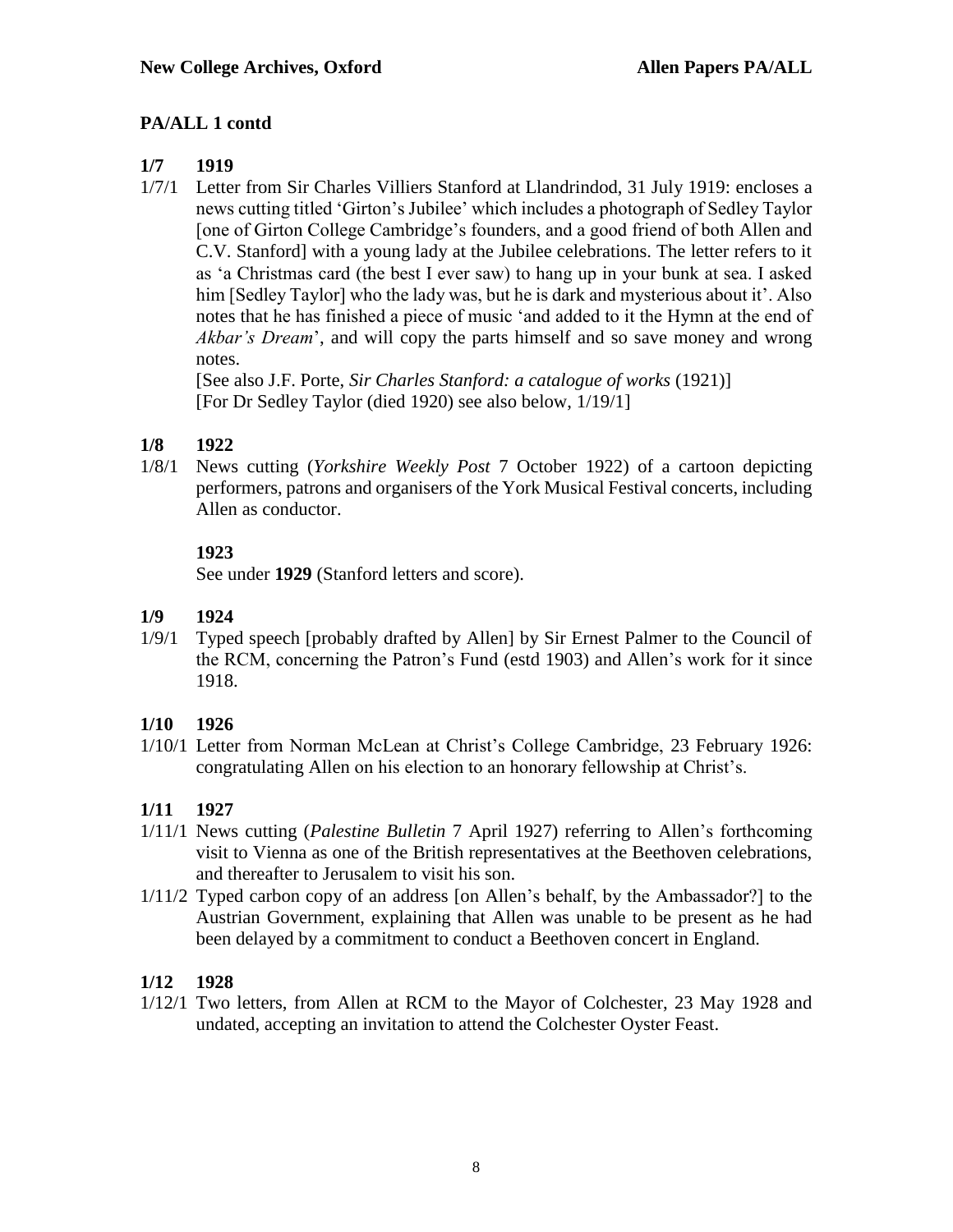#### **1/13 1929**

1/13/1 Letter from Alfred Graves [father of the poet Robert Graves] at Harlech, 14 October 1929: is sending six letters written to him by Sir Charles Stanford in 1922–1923, with the manuscript score of music 'relating to the last set of songs we undertook together in the year of his death' [1924] after Boosey had refused to publish.

#### **1/14 1932–1934 Letters and associated papers relating to the Imperial League of Opera (founded 1927)**

- 1/14/1 Draft circular, based on the scheme proposed by Sir Thomas Beecham for amalgamating the ILO, Covent Garden, Sadlers Wells, Old Vic and Carl Rosa Opera Companies in order to establish a permanent English Opera in London capable also of making provincial tours, September 1932.
- 1/14/2 Drafts, July to September 1932, of a circular by Allen, Reginald McKenna & Lord Esher as trustees, concerning subscriptions and donations to the ILO.
- 1/14/3 Case submitted to Counsel, October 1932, concerning subscriptions and donations to the ILO.
- 1/14/4 Letters relating to the financial obligations of the ILO with regard to subscriptions, 1934.

#### **1/15 1934 Letters from the British Broadcasting Company**

- 1/15/1 Letter from C.A. Sispurani at the BBC, 2 May 1934: responds to Allen's complaint that the BBC had not followed up its assurance to find space for three talks a year, on musical activities in each region, and enclosing a list of talks given in each region.
- 1/15/2 Letter from C.A. Sispurani at the BBC, 19 July 1934: discussing the complaint further and enclosing a list of amateur musical activities broadcast by the BBC.

#### **1/16 1934–1935 Letters relating to Bach manuscripts borrowed from Berlin**

- 1/16/1 Typed report by Pamela McKenna [Mrs Reginald McKenna] to Allen, 6 November 1934, of her interview with Dr H.A. Krüss, Generaldirektor der Staatsbibliothek Berlin, concerning negotiations for the loan of Bach mss to Oxford for the Bach-Handel Festival to be held there in May 1935: notes that the manuscript of the B minor Mass is too fragile to travel, and discusses alternatives.
- 1/16/2 Typed carbon copy letter by Pamela McKenna to His Excellency Sir Eric Phipps KCMG (British Ambassador to Berlin), signed on 6 November 1934: notes that the manuscript of the B minor Mass is too fragile to travel, and discusses alternatives.
- 1/16/3 Typed carbon copy letter by P. McKenna to Sir Eric Phipps, 22 January 1935: notes arrangements for the loan of the mss to the Bodleian Library.
- 1/16/4 Typed letter from Sir Eric Phipps at the British Embassy, Berlin, to Pamela McKenna, 23 January 1935, enclosing a list in English (dated 19 January 1935) of the six Bach mss to be loaned.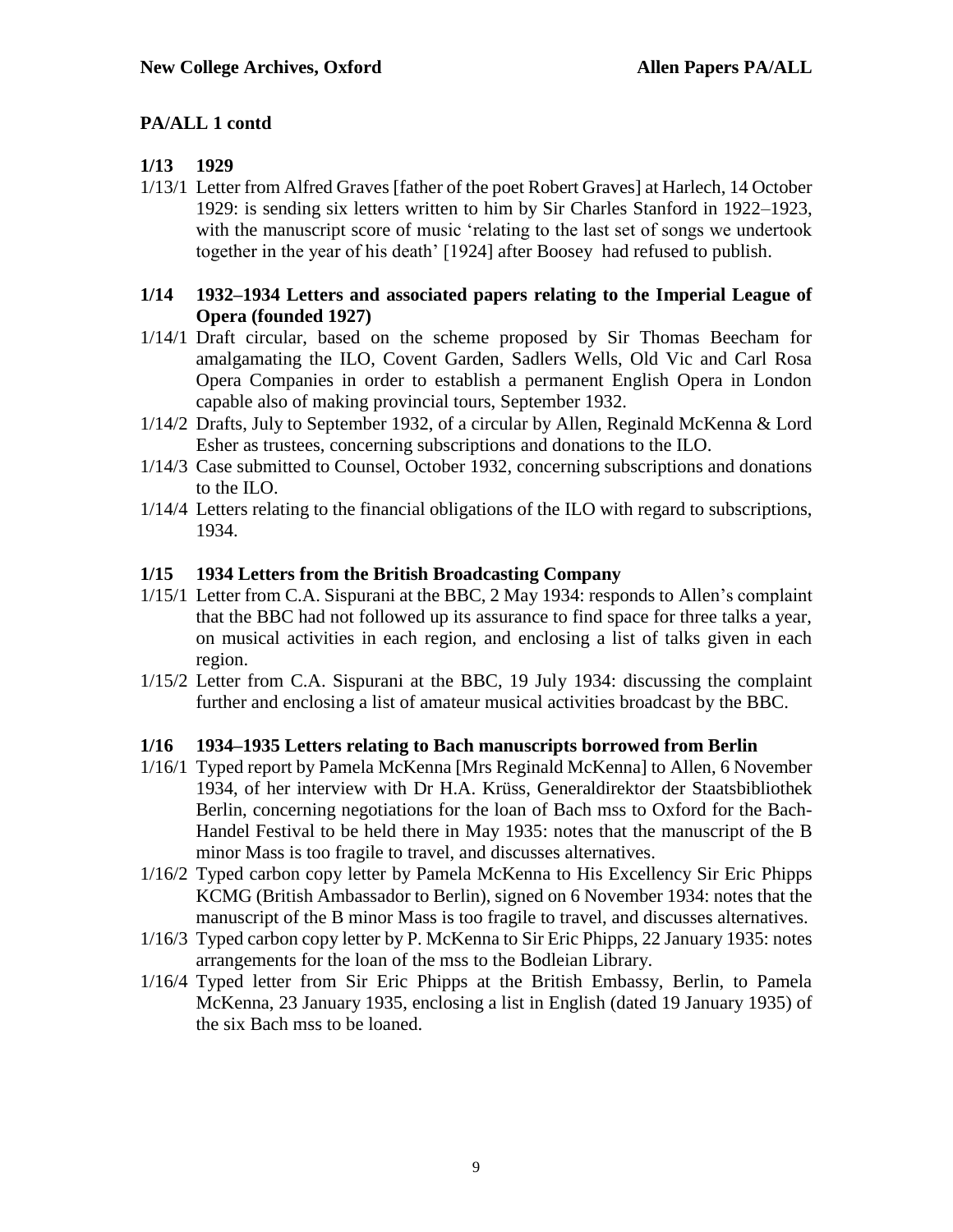### **1/17 1936**

1/17/1 Typed letter (in German) from Dr Krüss, Generaldirektor der Staatsbibliothek Berlin, 18 March 1936: concerning a portrait of the German composer Heinrich Schütz.

[For Allen's Schütz research *see* below, 6/3]

#### **1/18 1937**

- 1/18/1 Letter from Douglas Veale, Registrar of Oxford University, to Allen as a member of the Oxford Deputation, 11 March 1937: enclosing instructions for the presentation of addresses to the King at Buckingham Palace on 23 and 25 March. [in connection with the University Appeal?]
- 1/18/2 Letter from Douglas Veale at Oxford, 12 June 1937: concerning the concert by Toscanini in support of the University Appeal Fund; encloses a press cutting (*Oxford Times*, undated) complaining that the local press had not been invited to the concert.
- 1/18/3 Letter from Stanley Marchant at the RCM, 23 December 1937: letter of appreciation sent upon Allen's retirement.

#### **1/19 1938**

- 1/19/1 Letter from Caroline Herford Blake at Great Missenden, 14 January 1938: asks Allen to write a commemorative biography of Dr Sedley Taylor of Cambridge, whom she looked after up to his death in 1920.
- 1/19/2 Letter from Cynthia Colville at Sandringham, 18 January 1938: has shown Allen's letter to Queen Mary, who has instructed her to write to Sir Alick Alexander on the subject of granting a Royal Warrant to the Hill brothers.
- 1/19/3 Typed letter from Dr Paul Hirsch in Munich, 11 September 1938: discusses a work which he had identified in the *Bach Jahrbuch* 1929 & 1930 as Bach's B minor harpsichord concerto, and wishes to put right errors in that identification.

#### **1/20 1939**

- 1/20/1 Letter (in French) from Pablo Casals at the Piccadilly Hotel, London, 30 March 1939: thanks Allen as President of the Concert Committee for organising the previous evening's concert in aid of children in Spain.
- 1/20/2 Letter from Cynthia Colville in London, 4 May 1939: regretfully declines offer of two tickets for the Toscanini concert on either 12 or 17 May as will be in Ireland.
- 1/20/3 Printed copy (for the Hebdomadal Council) of a letter to the Vice-Chancellor from Allen as Heather Professor of Music, 26 May 1939: concerning the proposed Music Faculty Library to be based on his own collection of books and scores; with typed letter response from Dr George Gordon, President of Magdalen College and Vice-Chancellor, 27 May 1939.
- 1/20/4 Typed letter from the Prime Minister (Neville Chamberlain)'s Private Secretary at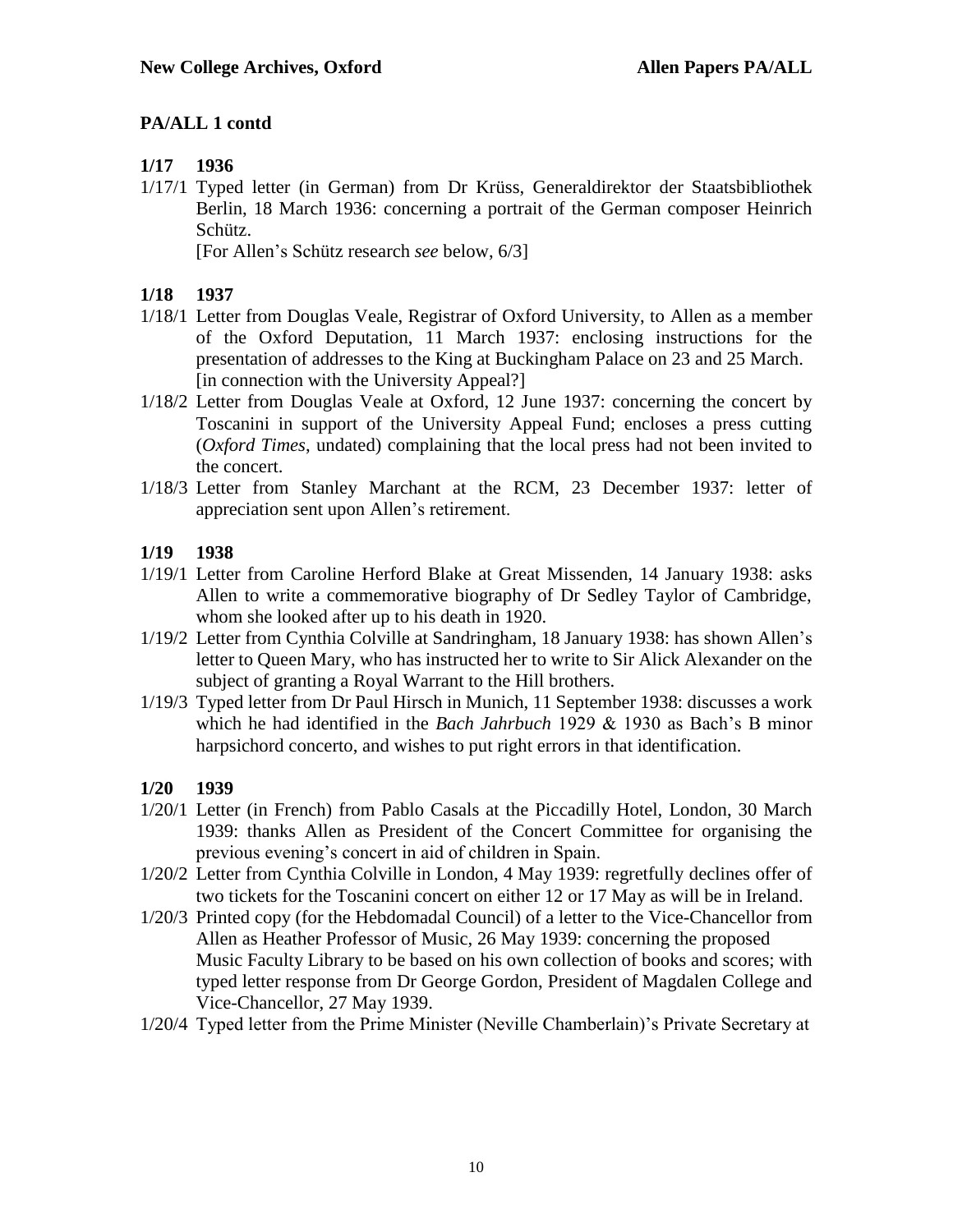#### **PA/ALL 1/20/4 contd**

10 Downing Street, 7 June 1939: concerning Chamberlain's installation as an Hon. Freeman of the Worshipful Company of Musicians. Also a letter from Mrs Anne Chamberlain at 10 Downing Street, 30 June 1939, confirming their attendance at the installation ceremony and dinner on 10 July.

- 1/20/5 Letter from S.P. Waddington [teacher at RCM] at Putney to Allen after his retirement from the Associated Board, 4 July 1939: thanking him for his support. [See also below, 1/23/2]
- 1/20/6 Typed letter from Bernard Naylor [composer and organist of The Queen's College, who returned to Canada when war broke out] in Ipswich to Mr Manning, 24 September 1939: asking him to collect books and music scores borrowed from the Clarendon Library which are still in his rooms at Queen's, because the College buildings have been requisitioned.

#### **1/21 1940**

- 1/21/1 Letter from Anne Chamberlain at 10 Downing Street, 6 February 1940: regrets that she and the Prime Minister cannot attend the Queen's Hall concert in aid of the Incorporated Society of Musicians Benevolent Fund.
- 1/21/2 Letter from David Ellenberg of Barking, 20 October 1940: seeking Allen's help in his application to the BBC as Chorus Master and Conductor.
- 1/21/3 Letter from Alan Collingridge of Neasden, 31 October 1940: concerning the musician Walter Jenks who taught oboe.
- 1/21/4 Letter from Percy Scholes at Aberystwyth, 26 October 1940: thanks Allen for his kind words about the *Companion*, the third edition of which is in preparation; confirms that the Reynolds portrait of Burney in the Music School is a copy by Burney's nephew Edward, and was given to the Music School by Burney before 1795 [and cites as source R. Lane Poole's *Catalogue of Oxford Portraits*] and provides notes on the original; discusses the Nollekins bust of Burney in the Bodleian; refers to his DLitt on Burney and forthcoming book.
- 1/21/5 Letter from André Mangeot at Rycote Park, 11 November 1940: arranging to borrow Music Library books for his chamber music classes in Oxford.
- 1/21/6 Typed letter from J. Chalmers Park at Leeds, 12 November 1940: remembers his days as a cadet at Oxford 1914–18 and joining Allen for Evensong in New College, and subsequently working with him at the Leeds Festival; is now serving in the Tank Regiment, and his string orchestra is disbanded until the end of the war.
- 1/21/7 Letter from Joan Lascelles (Mrs Anthony Lascelles) staying at Holton Park in Wheatley, 13 November 1940: invites Allen to tea.
- 1/21/8 Typed letter from Mrs CS Könekamp (née Joyce Myers) at Tetsworth, 20 November 1940: asks Allen if he would provide a reference to the Home Office to help free her interned husband, the artist Dr Fritz Könekamp.
- 1/21/9 Letter from R.M. Roothan at Cambridge [undated but probably 1940, soon after Neville Chamberlain's death]: thanks Allen for his letter appraising Chamberlain's character; war news.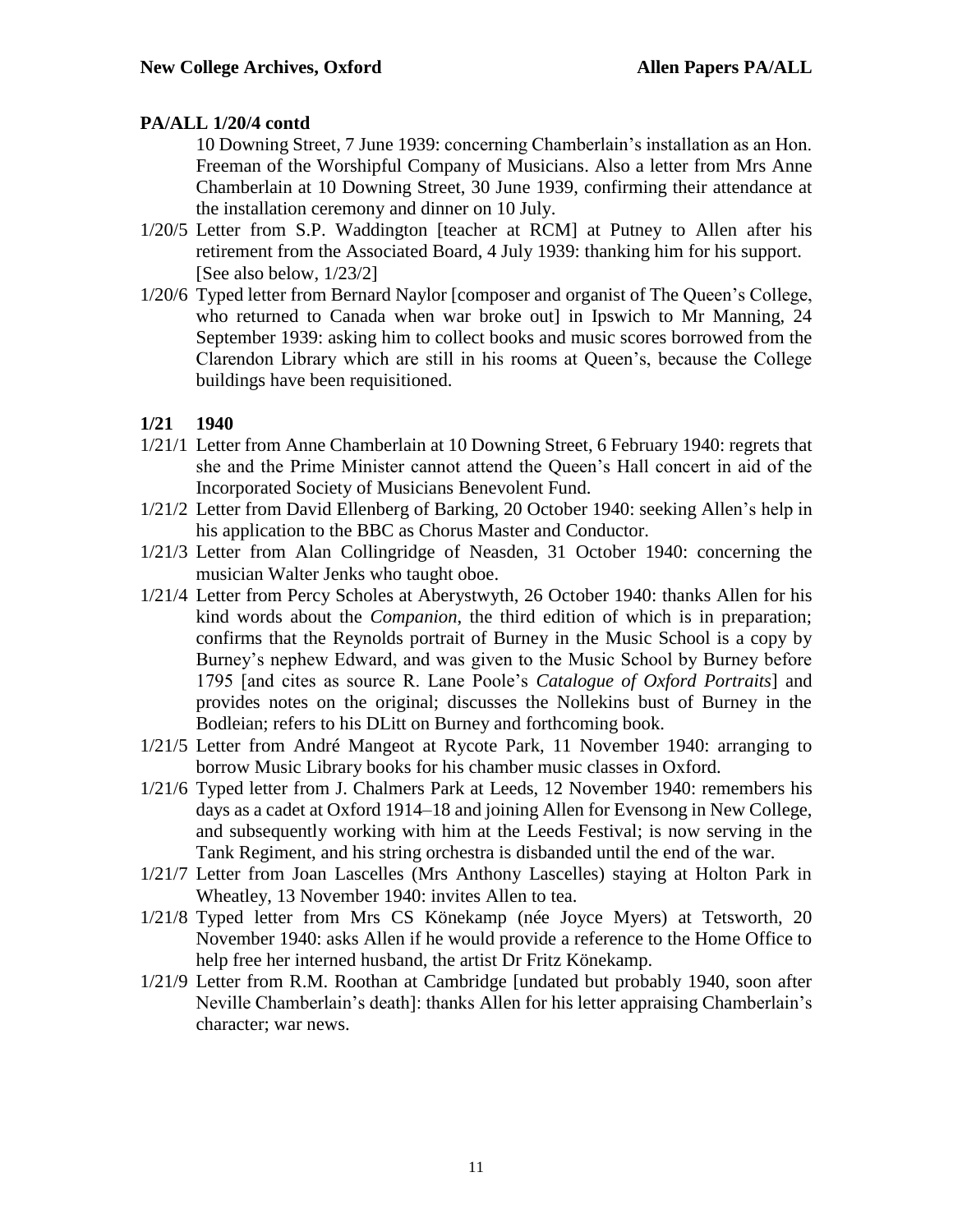#### **1/22 1940 Incorporated Society of Musicians (orig. bundle)**

(of which ALLEN was President) [See also 1/21/1, and 5/11].

1/22/1 Correspondence, October – November 1940: largely concerning a proposal by John Christie of Glyndebourne to form a National Council on Music, and the reactions of the ISM.

Correspondents include Sir Ernest Palmer, John Christie, Frank Eames (Secretary of the ISM), Scottish National Academy of Music, R.S. Thatcher of BBC Bristol.

## **1/23 1941**

- 1/23/1 Typed letter from Archie Davison at Harvard (Department of Music), 18 March 1941: hopes to meet again after the war.
- 1/23/2 Letter from S.P. Waddington at Lyme Regis, 26 May 1941: concerning an operatic work by Ferrer submitted to the Music Panel of the BBC.
- 1/23/3 Letter from Jean Wilder in Ohio, 13 October [no year but probably 1941]: lists the programme of a concert conducted by Goossens in Cincinnati; Gertrude Lawrence in Cincinnati raising money for the British Fund; is knitting for England ('I really don't think there is much point to it'); discusses American reactions to the war and the prevailing pro-English atmosphere.

#### **1/24 1942**

1/24/1 Letter from Thomas Wood at Bures, Suffolk, 6 December 1942: asks Allen to support his application to join the Worshipful Company of Musicians. [For Dr Thomas Wood, see also below, 1/28]

## **1/25 1942–1943 Tovey Memorial Fund correspondence (orig. bundle)**

The Tovey Memorial Fund was created to endow a University Prize in memory of the pianist Sir Donald Francis Tovey of Balliol, Reid Professor of Music at Edinburgh University [*see* Grove Music Online]. Allen served on the Executive Committee under the chairmanship of Sir David Ross the Vice-Chancellor of Oxford University.

- 1/25/1 Letter from H.C. Colles in London, 4 November 1942: concerning the wording and content of an appeal leaflet for the Fund.
- 1/25/2 Letter from Sir W. David Ross at Oriel, Vice-Chancellor, 1 December 1942: Professor Victor Hely Hutchinson (who was taught by Tovey at Eton) is to support the Tovey Appeal by playing concerts of all thirty-two of Beethoven's piano sonatas, to launch the appeal.
- 1/25/3 Appeal leaflet 1943 (two copies); also Allen's manuscript draft of part of the text, annotated on the reverse with names of potential sponsors in Oxford and London.
- 1/25/4 Letters to Vice-Chancellor Ross from Sidney Newman, Reid Professor of Music at Edinburgh, 24 February & 22 March 1943: on the nature of the music Prize. 1/25/5 Minutes of the London Committee of the Tovey Fund, 23 March 1942; also letters of acceptance or refusal from those invited to join the committee or subscribe to the Fund.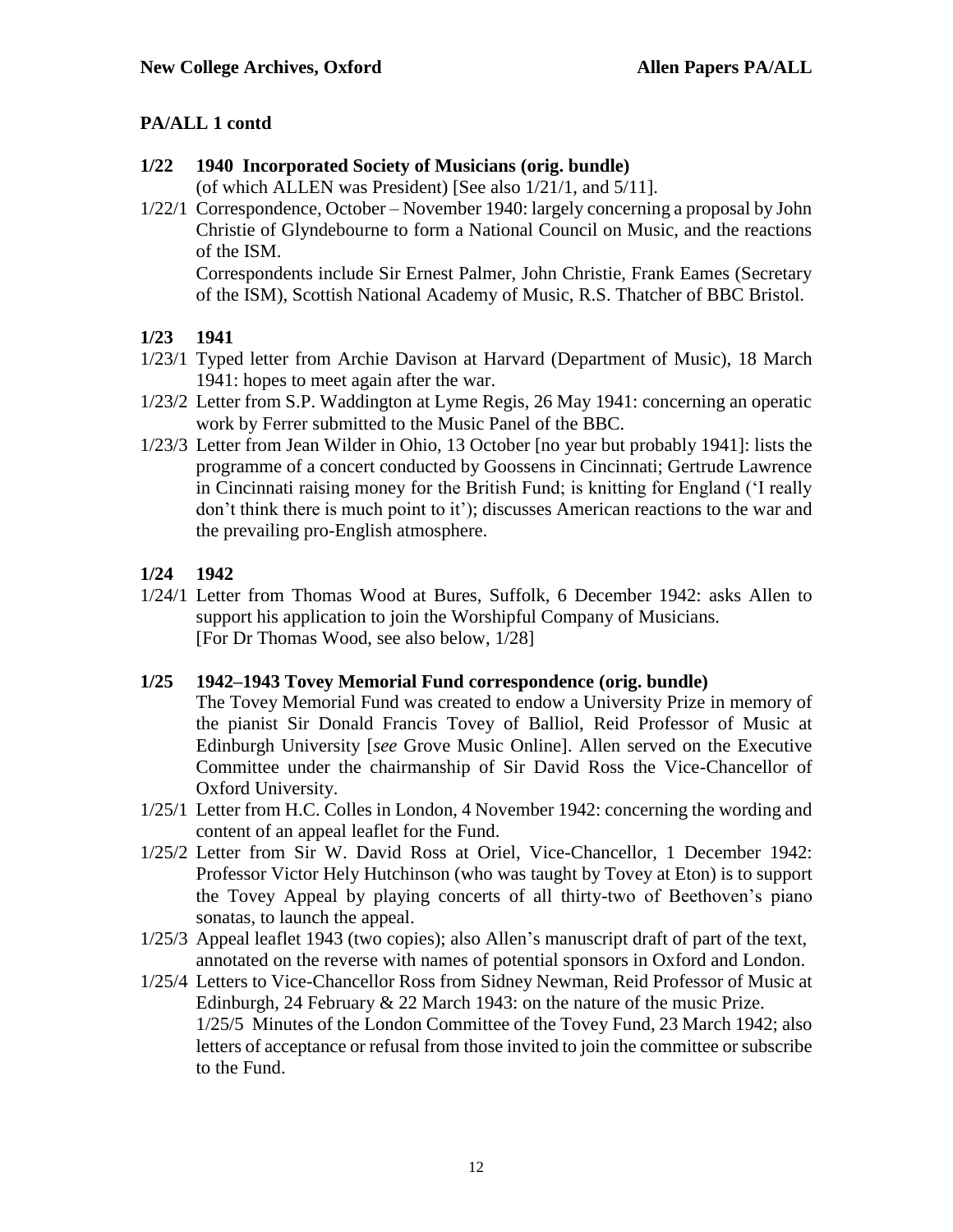- 1/25/6 Letter from Dr Sophie Weiss [Tovey's mentor] at Woking, 24 April 1943: welcomes the commemoration of Donald Tovey at Balliol; her adopted son John W. Tovey has just left for active service and will be fighting the Japanese; describes the circumstances in which Casar Kunwald made a drawing in red chalk (which she has presented to Balliol) of his brother-in-law Dohnanyi and Donald Tovey while they were working together near Vienna.
- 1/25/7 Financial statement of the Beethoven Recitals Fund 1942–3; also a typed 'note for 15 October' on Beethoven Sonatas [perhaps a programme note by Allen for one of Hely-Hutchinson's concerts?].

#### **1/26 1943**

- $1/26/1$  Two typed letters and a formal notice to Sir Hugh & Lady Allen, The Hoe, Bosham, from the Ministry of War Transport , 9 January 1943: concerning the requisition of the barge *Elsie* and compensation of £100.
- 1/26/2 Letter from Dr Boyd Neel MD, at Stoke Row nr Henley, 2 February 1943: seeks advice on a wartime career that can combine musicianship with medical work, as his orchestra is still in existence, he still works for the BBC, and he feels he still has something to offer British music.
- 1/26/3 Letter from Victor Hely-Hutchinson, Professor of Music at the Barber Institute, University of Birmingham, 11 March 1943: arranging music examinations in Birmingham; sad news of Colles's death and wonders whether Eric Blom might succeed him [at the RCM] 'but I selfishly hope he won't as we want Eric here'.
- 1/26/4 Typed letter from William Temple Archbishop of Canterbury, at Lambeth Palace, 21 October 1943: asks Allen to become one of his advisers for the Lambeth Degree in Music (for musicians of degree standard who have no connections with universities), and noting as a possible candidate Lionel Ovenden, music master at St Edward's School, Oxford.
- 1/26/5 Typed letter from William Temple Archbishop of Canterbury, at Lambeth Palace, 9 November 1943: accepts Sir George Dyson [Director of the RCM]'s proposed criteria for qualifying for the degree (typed carbon copy enclosed, signed by Dyson, RCM October 1943), which would exclude Oxford-associated men such as Ovenden.

#### **1/27 1944**

- 1/27/1 Letter to Mr Howes from J.S. Carter, head of St John's School, Leatherhead, 22 May 1944: recalls Bach Choir concerts conducted by Allen in the Sheldonian.
- 1/27/2 Letter from E.J. Peek in Plymouth, 17 September 1944: a recent BBC broadcast has triggered his recollections of singing in the Oxford Bach Choir in his youth, and also reminiscences of choral singing in Rotherham; Plymouth has been blitzed and he himself injured, but he derives solace from music.
- 1/27/3 Letter from Dr Ian Parrott (DMus), on active service in Egypt, 7 November 1944: musical activities in Cairo; is sending his tone study *El Alamein* to the BBC (where he hopes that his fellow DMus Hely-Hutchinson might like it); has just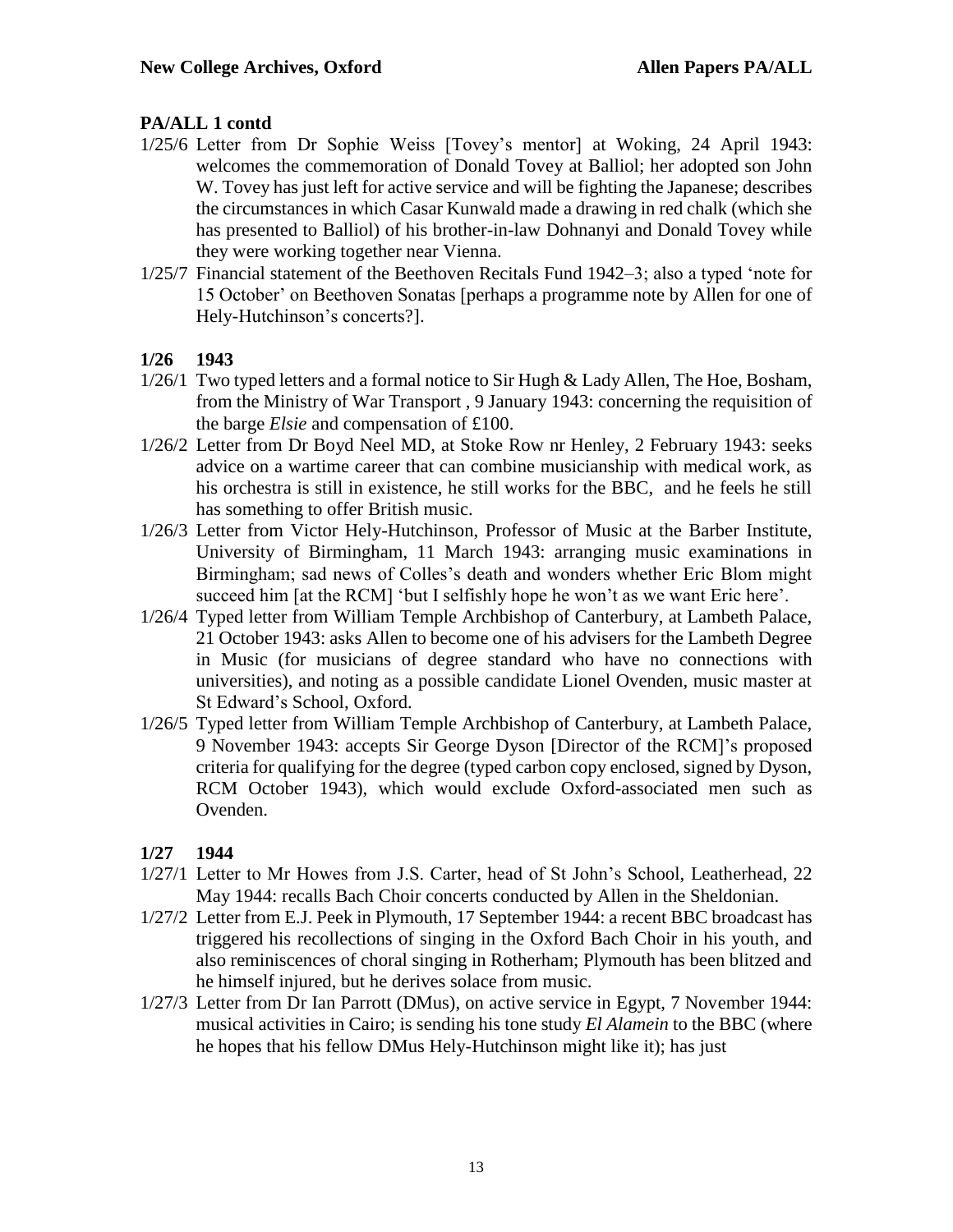## **PA/ALL 1/27/3 contd**

read and enjoyed Allen's article in the summer issue of *Oxford*.

1/27/4 Typed letter from Mrs Kathleen Dale (music executor of Dame Ethyl Smyth) at Woking, 9 November 1944: is presenting three unpublished chamber works (the Piano Trio in D minor 1880, the String Quartet in C minor 1881, and the String Trio of c.1888) to the Oxford Faculty of Music, in gratitude for Allen's support of Dame Ethel's works and her honorary degree from Oxford.

[*See also* below, 8/1, for the text of a speech by Dame Ethel Smyth in 1938].

### **1/28 1945**

1/28/1 Letter from Mary Allen in Perth, W. Australia, 12 January 1945: concerning the erroneous identification of Dr Thomas Wood as the Heather Professor of Music during his Australian visits of 1944 and 1945; also encloses relevant news cuttings.

## **1/29 Undated letters**

1/29/1 Four letters and a text from the poet Robert Bridges at Wallingford: concerning his Psalm settings and the difficulties of notation. (One letter refers to Allen having ceased to be Proctor, which would date it to c. 1919.) [See also Catherine Phillip, *Robert Bridges, a Biography* (OUP, 1992) for several references to Allen, who approved of the new prosodic principles that Bridges worked out for reciting the Psalms and gave much help in theory and in practice, lending his New College choir for the experiment: *ex info* Professor Brian Trowell, 2007].

## **PA/ALL 2 Allen's research at New College into orchestral colour**

Allen's fellowship at New College was given, and extended, on the condition that he would publish his research into the effects of orchestral colour upon music.

- 2/1 Manuscript drafts of an article by Allen on *Some considerations of the effects of orchestral colour upon design and texture in musical composition* [together with a photocopy of the article as published in *Proceedings of the Musical Association* 1908–9, p.109–121]. This article is probably the one referred to by Warden Spooner in 1918 as an interesting preliminary sketch, when he was urging Allen to resume his research (see above, 1/5/21).
- 2/2 Folder of research or teaching notes (loose leaf and in notebooks) on orchestral colour, undated.

## **PA/ALL 3 Allen as Heather Professor of Music at Oxford 1918–1946**

[*see also* below, ALL 5 & 6, unattributed lectures and addresses, research and teaching notes]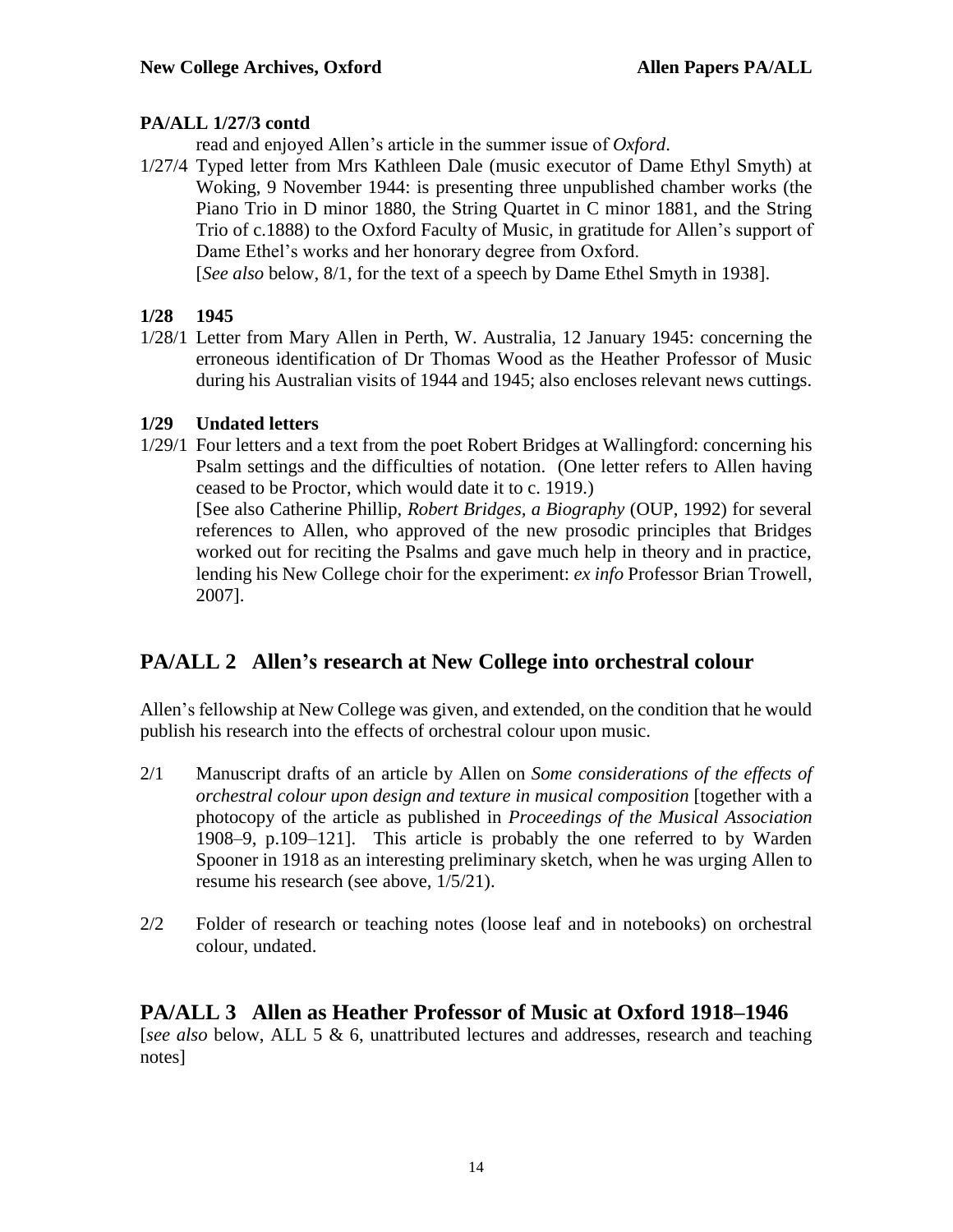#### **3/1 Lectures or addresses**

- 3/1/1 1924: lecture or address on Listeners and Performers, given on 24 February 1924. [Written on New College notepaper].
- 3/1/2 1926: William Heather and the Music Lectureship at Oxford [dated from a reference on p.22]; and background research notes to the same. Includes list of lectures by Professors and Choragi, 1889–1899.
- 3/1/3 1928: 7th Oxford Music Summer School: opening address, 1 August 1928.
- 3/1/4 1941: Walter Parratt 1841–1941: commemorative lecture or address given on 10 February 1941.
- 3/1/5 1942?: Music of Westminster Abbey: lecture [jottings on one sheet suggest that it was given in 1942] and background research notes (2 packets). *See also* 6/2.
- 3/1/6 1944: Music at Oxford University1669–1944: address (to Vice-Chancellor) given in 1944; and background research notes to the same. [See also below,
- 3/1/7 n.d.: Haydn in Oxford: lecture or address for the Oxford Music Festival.

## **3/2 The Music Library**

- 3/2/1 Appeal leaflet, 1 November 1910
- 3/2/2 Inventory of the library [at 30 Holywell Street, 1944?]

## **3/3 The Music Faculty 1944**

- 3/3/1 Address on the formation of the Music Faculty in 1944, with notes on its aims and activities.
- 3/3/2 First page of a draft report of the Heather Professor to the Faculty Board on university lectureships and the position of Dr Wellesz [c.1944].
- 3/3/3 Faculty Sub-Committee Reports on musical training at Oxford [1944–1946]
- 3/3/4 List of works submitted by (named) candidates for the BMus, Trinity term 1945.

## **PA/ALL 4 Allen as Director of the Royal College of Music, 1918–1937**

[*see also* below, ALL 5 & 6, unattributed lectures and addresses, research and teaching notes]

#### **4/1 Addresses to RCM students** (usually at the beginning of the term or academic year. Very few have titles but their general coverage is noted below):

- 4/1/1 1918: Sir Hubert Parry's collected addresses to RCM students 1894–1918.
- 4/1/2 1920: on teaching Music.
- 4/1/3 1923: on the Music profession.
- 4/1/4 1924: on Music from the outsider's point of view.
- 4/1/5 1926: includes tribute to Charles Wood [composer and teacher at the RCM for 37 years, Professor of Music at Cambridge] who died 12 July 1926.
- 4/1/6 1929: on a Changing World.
- 4/1/7 1933: in celebration of the college's Jubilee year.
- 4/1/8 1937: after a gap of four years.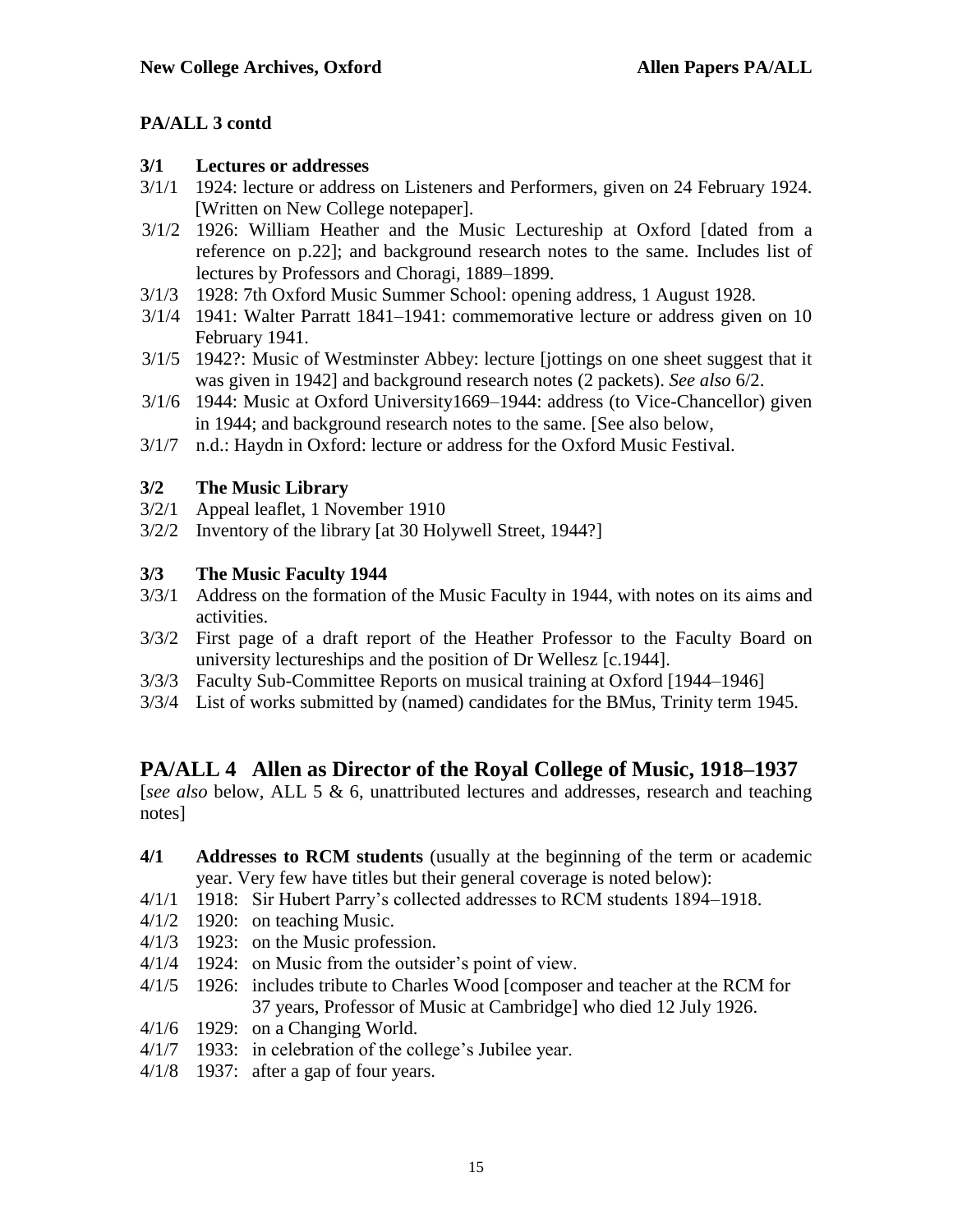- 4/1/9 n.d.: on Pleasure.
- 4/1/10 n.d.: on Taste.
- 4/1/11 n.d.: on Life.
- 4/1/12 n.d.: on Excess Baggage.
- 4/1/13 n.d.: on Music and Education.

#### **4/2 Student appraisal notebooks** concerning RCM students 1935–1937:

The notebooks seem to derive from informal interviews, occasional meetings with or communications from parents, and Allen's own comments on progress, career aims, difficulties brought to his attention:

- 4/2/1 May 1935 September 1935
- 4/2/2 September 1935 January 1936
- 4/2/3 September 1936 January 1937
- 4/2/4 September October 1937

## **PA/ALL 5 Unassigned addresses and lectures, 1913–1938 and undated**

Since it is not always possible to ascertain when and in what capacity Allen gave these addresses or lectures, and the extent to which he re-used material in later lectures and addresses, these drafts or scripts have been arranged in one artificial sequence, where possible in chronological order followed by undated scripts. Very few have titles but their general coverage is noted below:

- 5/1 1913: Sumer is a cumin in [BL Harl. MS 978]: lecture or address on the 792<sup>nd</sup> centenary of Reading Abbey. [Probably given by Allen as Director of Music at University College Reading].
- 5/2 1919?: Choral Music and War [refers to use of hydrophones to listen to submarines in the 1914–18 War. See above, 1/5/11 for 1918 letter from Admiralty arranging for Allen to visit naval bases and use a hydrophone] [Probably intended either for RCM or for Oxford students]
- 5/3 1923: Sir Hubert Parry (typed lecture or broadcast given on 30 October 1923); and research notes to the same.
- 5/4 1928: Bournemouth address, 1928.
- 5/5 1930 Lecture or address given in Australia and/or New Zealand, 1930.
- 5/6 1930: Lecture or address given in New Zealand and/or the USA, 1930.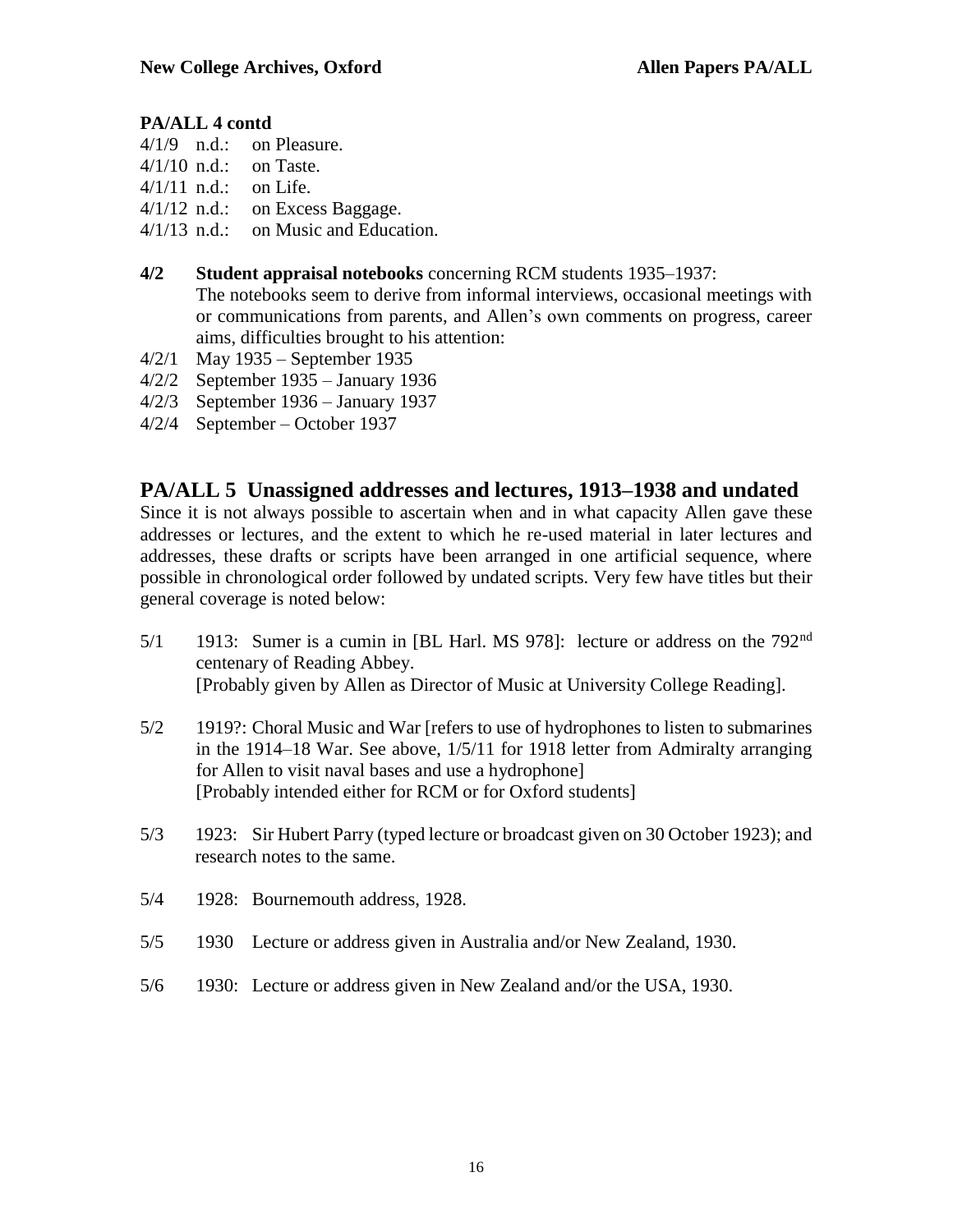- 5/7 1935: Handel: lecture or address given in Capetown, 1935. [Written on RCM notepaper].
- 5/8 1938: Lecture(s) on Beethoven given at the RCO, 1938 and n.d. One draft refers specifically to the *Leonora II* overture.
- 5/9 n.d.: The accessibility of Music: address at Rotary Club lunch.
- 5/10 n.d.: The English Composer (typed note, possibly for a short address or programme note)
- 5/11 n.d.: Incorporated Society of Musicians Conference (n.d.): address.
- 5/12 n.d.: Broadcasting and Music (typed text, marked 'Confidential', with manuscript annotations).

## **PA/ALL 6 Research or teaching notes**

These may be background notes to the lectures or addresses or other specialist files listed elsewhere in this catalogue, or they may be general research and teaching notes for Oxford and/or the RCM or elsewhere. In general, they comprise only rough notes from secondary sources, and very few are dated.

- 6/1 on 15th & early 16th century music.
- 6/2 on 16th & 17th century English music. Includes sections on general cultural/historical context; extracts from Pepys' diaries; madrigals; music and musicians of the Chapel Royal.
- 6/3 on 18th century German music in general. Includes notebook on Choral music; notes on or extracts from writings of Hammerschmidt, Schein, Schutz; notes for a lecture on Schubert given on 16 November 1928.
- 6/4 on 18th century German music: J.S. Bach.
- 6/4/1 Typed translations into English of primary source readings, n.d.
- 6/4/2 Miscellaneous notes on J.S. Bach (loose notes and notebooks), undated.
- 6/5 on Maurice Ravel.